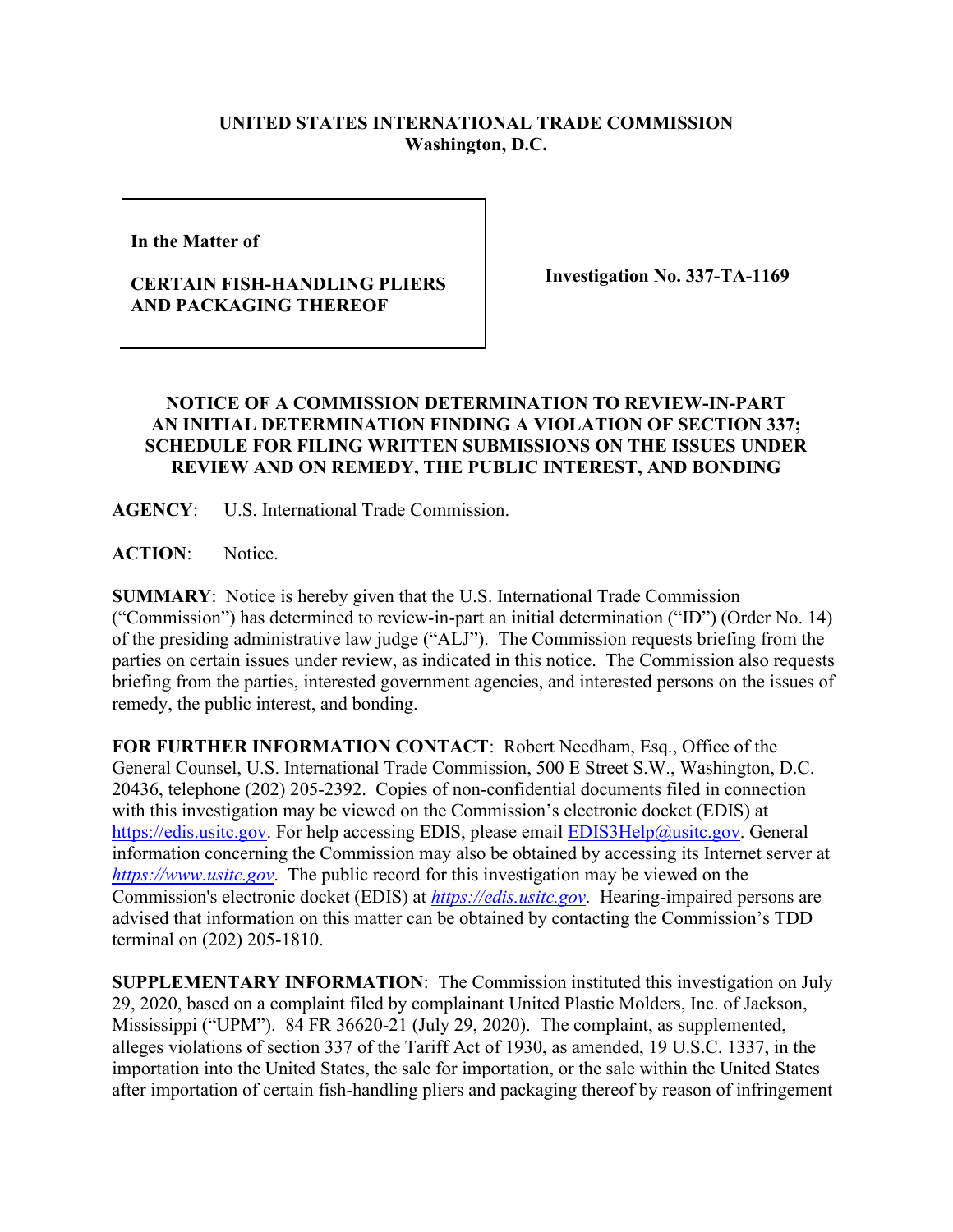of claims 1-11 of U.S. Patent No. 6,256,923 ("the '923 patent") and U.S. Trademark Registration Nos. 4,980,923 ("the '923 mark") and 5,435,944 ("the '944 mark"). *Id.* The complaint further alleges that a domestic industry exists. *Id.* The Commission's notice of investigation named as respondents Yixing Five Union Industry & Trade Co., Ltd. of Yixing City, China ("Five Union"); NOEBY Fishing Tackle Co., Ltd. of Weihai, China ("NOEBY"); Weihai iLure Fishing Tackle Co., Ltd. of Weihai, China ("iLure"); SamsFX of Yangzhou City, China ("SamsFX"); and Weihai Lotus Outdoor Co., Ltd. of Weihai, China ("Lotus") (collectively, "Respondents"). *Id*. The Office of Unfair Import Investigations ("OUII") is participating in the investigation. *Id.*

All five Respondents defaulted. On December 18, 2019, the Commission found NOEBY, iLure, Weihai Lotus, and Five Union in default for failing to respond to the complaint and notice of investigation. Order No. 11 (Nov. 19, 2019), *not reviewed* Notice (Dec. 18, 2019). Also on December 18, 2019, the Commission found SamsFX in default for failing to respond to the complaint and notice of investigation. Order No. 12 (Nov. 25, 2019), *not reviewed* Notice (Dec. 18, 2019).

On December 5, 2019, UPM moved for a summary determination of violation based on infringement of the '923 patent, the '923 mark, and the '944 mark and for a recommendation for the issuance of a general exclusion order ("GEO"). In its motion, UPM withdrew its infringement allegations with respect to claims 2-6 and 8-11 of the '923 patent, but continued to assert claims 1 and 7 of the '923 patent. On January 3, 2020, OUII filed a response that largely supported UPM's motion.

On April 10, 2020, the ALJ issued the subject ID, Order No. 14, granting-in-part UPM's motion. Specifically, the ALJ issued a summary of determination of violation finding that SamsFX, Lotus, and NOEBY violated section 337 with respect to claims 1 and 7 of the '923 patent, as well as the '923 and '944 marks; that iLure violated section 337 with respect to claims 1 and 7 of the '923 patent; and that Five Union violated section 337 with respect to the '923 mark. The ALJ also found that UPM failed to show that iLure violated section 337 with respect to the '923 and '944 marks, as the only evidence of importation predates the registration of those marks. No petitions for review of the ID were filed.

The Commission has determined to review the subject ID in part. Specifically, the Commission has determined to review the ID's finding of violation with respect to the '923 patent; the ID's findings of trademark infringement; the ID's finding that UPM satisfied the economic prong of the domestic industry requirement; and the ID's finding of violation with respect to Lotus and Five Union. The Commission has not determined to review any other findings in the ID.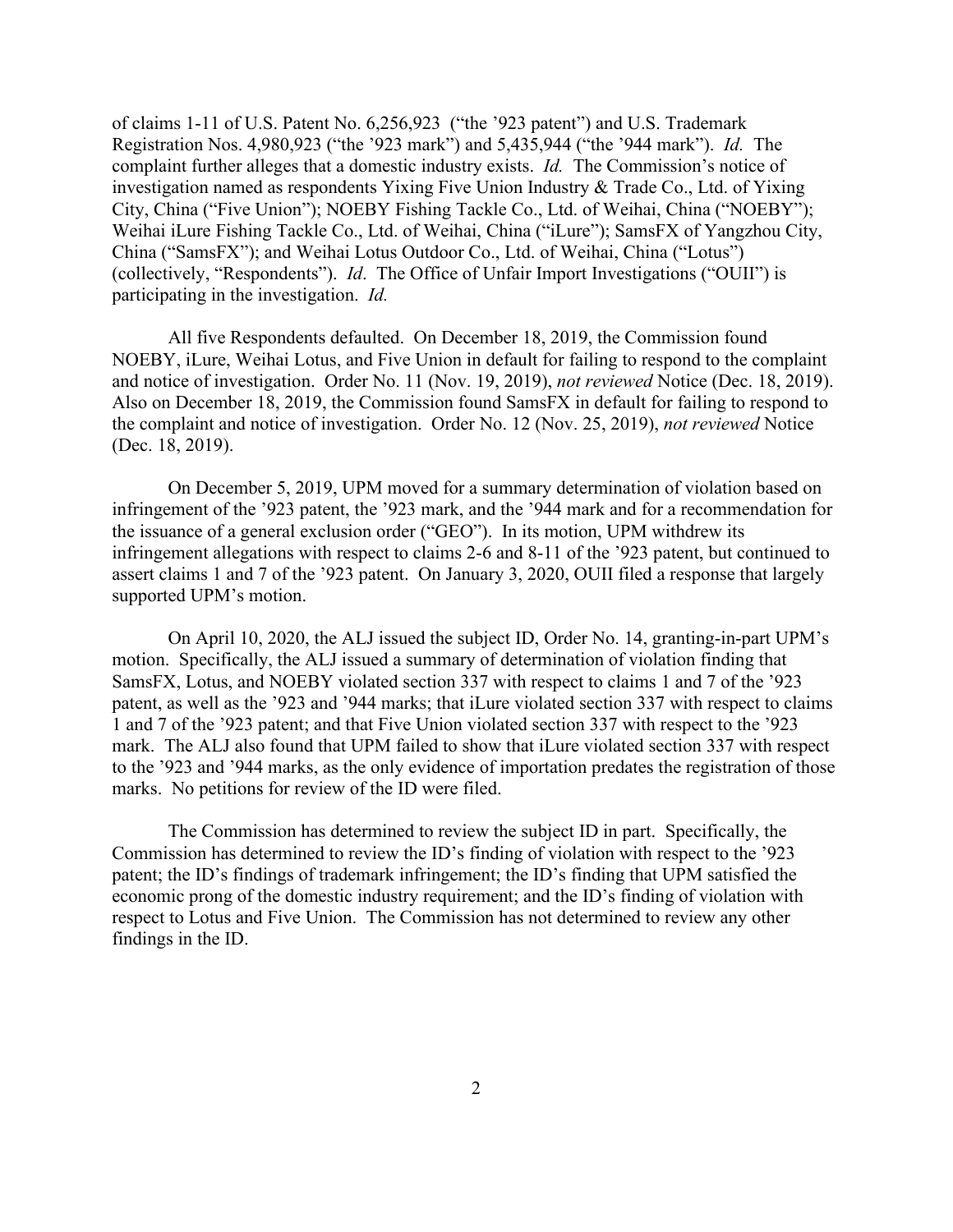In connection with its review, the Commission is interested in briefing on the following issues:

- 1. In view of UPM's acknowledgment that the '923 patent expired on February 25, 2020 (Complaint ¶ 23), how does that expiration impact the findings in the ID? Please specifically address any impact on the ID's findings on the economic prong of the domestic industry requirement.
- 2. Please identify all evidence in the record that demonstrates that Lotus and Five Union are involved in "the importation into the United States, the sale for importation, or the sale within the United States after importation by the owner, importer, or consignee" of infringing articles. 19 U.S.C.  $1337(a)(1)(C)$ . Please explain how that evidence constitutes "substantial, reliable, and probative evidence." 19 U.S.C.  $1337(g)(2)(B)$ .

The parties are invited to brief only the discrete issues described above, with reference to the applicable law and evidentiary record. The parties are not to brief other issues on review, which are adequately presented in the parties' existing filings.

In connection with the final disposition of this investigation, the statute authorizes issuance of (1) an order that could result in the exclusion of the subject articles from entry into the United States, and/or (2) cease and desist orders that could result in the respondents being required to cease and desist from engaging in unfair acts in the importation and sale of such articles. Accordingly, the Commission is interested in receiving written submissions that address the form of remedy, if any, that should be ordered. If a party seeks exclusion of an article from entry into the United States for purposes other than entry for consumption, the party should so indicate and provide information establishing that activities involving other types of entry either are adversely affecting it or likely to do so. For background, see *Certain Devices for Connecting Computers via Telephone Lines*, Inv. No. 337-TA-360, USITC Pub. No. 2843, Comm'n Op. at 7- 10 (December 1994).

The statute requires the Commission to consider the effects of any remedy upon the public interest. The public interest factors the Commission will consider include the effect that an exclusion order and/or a cease and desist order would have on (1) the public health and welfare, (2) competitive conditions in the U.S. economy, (3) U.S. production of articles that are like or directly competitive with those that are subject to investigation, and (4) U.S. consumers. The Commission is therefore interested in receiving written submissions that address the aforementioned public interest factors in the context of this investigation.

If the Commission orders some form of remedy, the U.S. Trade Representative, as delegated by the President, has 60 days to approve, disapprove, or take no action on the Commission's determination. *See* Presidential Memorandum of July 21, 2005, 70 FR 43251 (July 26, 2005). During this period, the subject articles would be entitled to enter the United States under bond, in an amount determined by the Commission and prescribed by the Secretary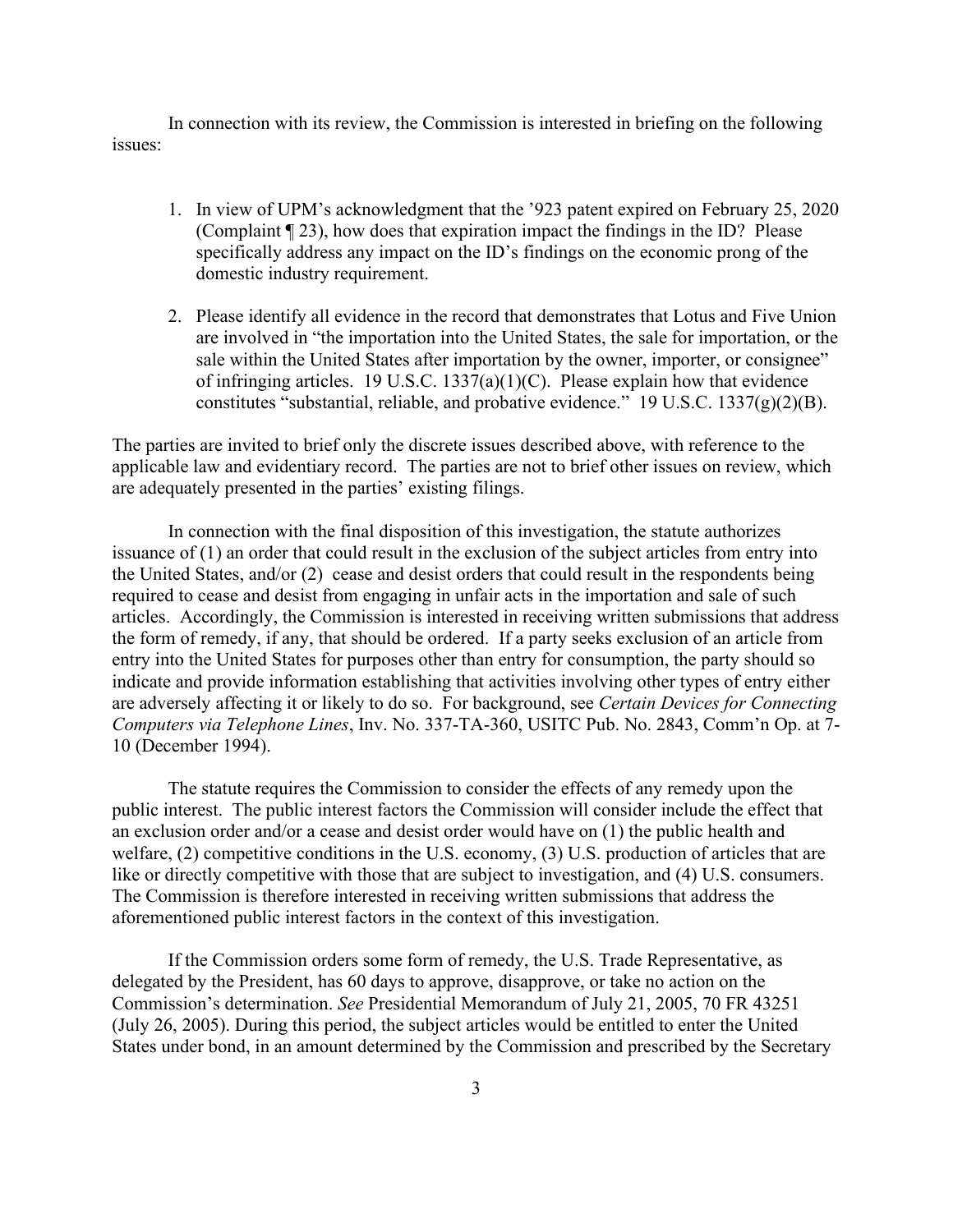of the Treasury. The Commission is therefore interested in receiving submissions concerning the amount of the bond that should be imposed if a remedy is ordered.

**WRITTEN SUBMISSIONS**: The Commission requests that the parties to the investigation file written submissions on the issues identified in this notice. Parties to the investigation, interested government agencies, and any other interested parties are encouraged to file written submissions on the issues of remedy, the public interest, and bonding. Such initial submissions should include views on the recommended determination by the ALJ on remedy and bonding.

In their initial submissions, Complainant and OUII are also requested to identify the remedy sought and to submit proposed remedial orders for the Commission's consideration. Complainant is also requested to state the HTSUS subheadings under which the accused products are imported and to supply the identification information for all known importers of the products at issue in this investigation. The initial written submissions and proposed remedial orders must be filed no later than close of business on June 10, 2020. Reply submissions must be filed no later than the close of business on June 17, 2020. No further submissions on these issues will be permitted unless otherwise ordered by the Commission.

Persons filing written submissions must file the original document electronically on or before the deadlines stated above. The Commission's paper filing requirements in 19 C.F.R. 210.4(f) are currently waived. 85 FR 15798 (March 19, 2020). Submissions should refer to the investigation number (Inv. No. 337-TA-1169) in a prominent place on the cover page and/or the first page. (*See* Handbook for Electronic Filing Procedures, *https://www.usitc.gov/documents/handbook\_on\_filing\_procedures.pdf* ). Persons with questions regarding filing should contact the Secretary, (202) 205-2000.

Any person desiring to submit a document to the Commission in confidence must request confidential treatment. All such requests should be directed to the Secretary to the Commission and must include a full statement of the reasons why the Commission should grant such treatment. See 19 CFR 201.6. Documents for which confidential treatment by the Commission is properly sought will be treated accordingly. A redacted non-confidential version of the document must also be filed simultaneously with any confidential filing. All information, including confidential business information and documents for which confidential treatment is properly sought, submitted to the Commission for purposes of this investigation may be disclosed to and used: (i) by the Commission, its employees and Offices, and contract personnel (a) for developing or maintaining the records of this or a related proceeding, or (b) in internal investigations, audits, reviews, and evaluations relating to the programs, personnel, and operations of the Commission including under 5 U.S.C. Appendix 3; or (ii) by U.S. government employees and contract personnel, solely for cybersecurity purposes. All contract personnel will sign appropriate nondisclosure agreements. All nonconfidential written submissions will be available for public inspection on EDIS.